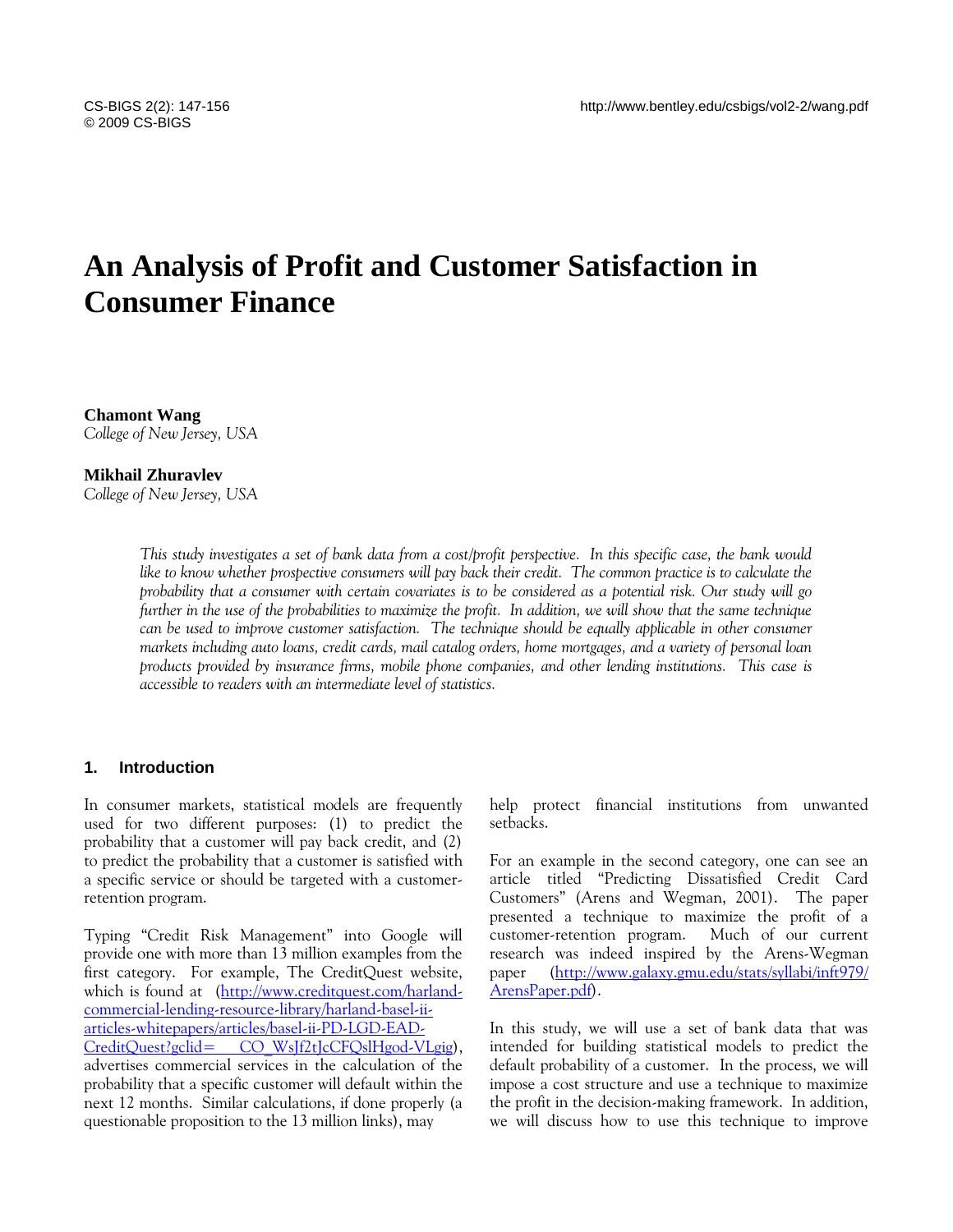customer relationship with a concept of *zero revenue* or *minimum profit*. In short, it is a happy instance that it is possible to kill two birds with one stone.

Specifically, we assume that a correct decision of the bank would result in 35% profit at the end of a predetermined period, say 3-5 years. Here a *correct decision* means that the bank predicts that a customer's credit is in good standing (and hence would grant the loan), and that the customer indeed has good credit. On the other hand, if the model or the manager makes a false prediction that the customer's credit is in good standing, yet the opposite is true, then the bank will result in a unit loss. We summarize the above discussions in the first column of the profit matrix in Table 1.

| Table 1. Profit Matrix            |                              |                             |  |  |  |
|-----------------------------------|------------------------------|-----------------------------|--|--|--|
|                                   | Good Customer<br>(predicted) | Bad Customer<br>(predicted) |  |  |  |
| Good Customer<br>(observed)       | $+0.35$                      |                             |  |  |  |
| <b>Bad Customer</b><br>(observed) | $-1.00$                      |                             |  |  |  |

In the second column of the matrix, the bank predicted that the customer's credit is not in good standing and hence declined the loan. In this situation, there would be no gain or loss in the decision.

Note that the data used in this paper contain 1,000 customers, of which 70% are credit-worthy (good) customers and 30% not-credit-worthy (bad) customers. A manager without any model, who gives every customer a loan would generate the following negative profit per customer:

 $(700*0.35-300*1.00)/1000 = -55/1000$  $=$  -0.055 unit loss.

This number (-0.055 unit loss) may seem small. But if the average of the loan is \$10,000 for this population (n  $= 1000$ , then the total loss will be

(-0.055 unit loss)\*(\$10,000 per unit per custome*r*)\*  $(1,000 \text{ customers}) = .$550,000,$ 

a whopping five hundred and fifty thousand dollar loss. On the other hand, if a model produced the classification matrix in Table 2, the total profit would be

608\*\$10,000\*0.35 – 192\*\$10,000  $= $208,000$ 

The difference of model vs. no-model is

 $$208,000-(-$550,000) = $758,000,$ 

about seven hundred and fifty eight thousand dollars of profit. The main goal of this study is to build statistical models to maximize the profit. In the process, we will discuss how to modify the technique to improve customer satisfaction in the zero-revenue framework.

**Table 2.** Classification Matrix

|                               | Good (predicted)           | Bad<br>(predicted) | Row total          |
|-------------------------------|----------------------------|--------------------|--------------------|
| Good<br>(observed)            | 608 customers<br>(76%)     | 46 customers       | 700 customers      |
| Bad<br>(observed)             | 192 customers<br>(24%)     | 154 customers      | 300 customers      |
| Column total<br>& percentages | 800 customers<br>$(100\%)$ | 200 customers      | 1,000<br>customers |

# **2. Modelling Strategy**

Assume that the data are already in order without missing values. Then the following steps may help maximize the profit (and with a small twist to maximize the customer satisfaction). The implementation of the strategy would involve the following steps:

- 1. In the field of data mining and predictive modeling, a variety of tools are available that may yield different results in terms of different profits and different levels of customer satisfaction. The tools include Decision Tree, Regression, Neural Networks Stochastic Gradient Boosting, Support Vector Machines, Ensemble models and countless variations of these techniques. In this study, we will use SAS Enterprise Miner 5.3 for model building and profit calculation.
- 2. Variable Selection: The original data set has 20 predictors. In many studies, the number of variables in the study may be hundreds or thousands (or millions in Google data mining; Joseloff and Pozderec, 2005). Some of the predictors may not be as important as others and the exclusion of these variables may improve the model performance in a very significant manner.
- 3. Bundling the Variables: Some of the predictors may be redundant or correlated to each other. In the statistical literature, a variety of techniques are available to lump these predictors together. In SAS-EM, two different techniques (Variable Clustering and Principle Components) often improve the model performance.
- 4. Binning, Filtering, and Variable Transformation: Binning is a technique to group variable values into classes that can be used as inputs for subsequent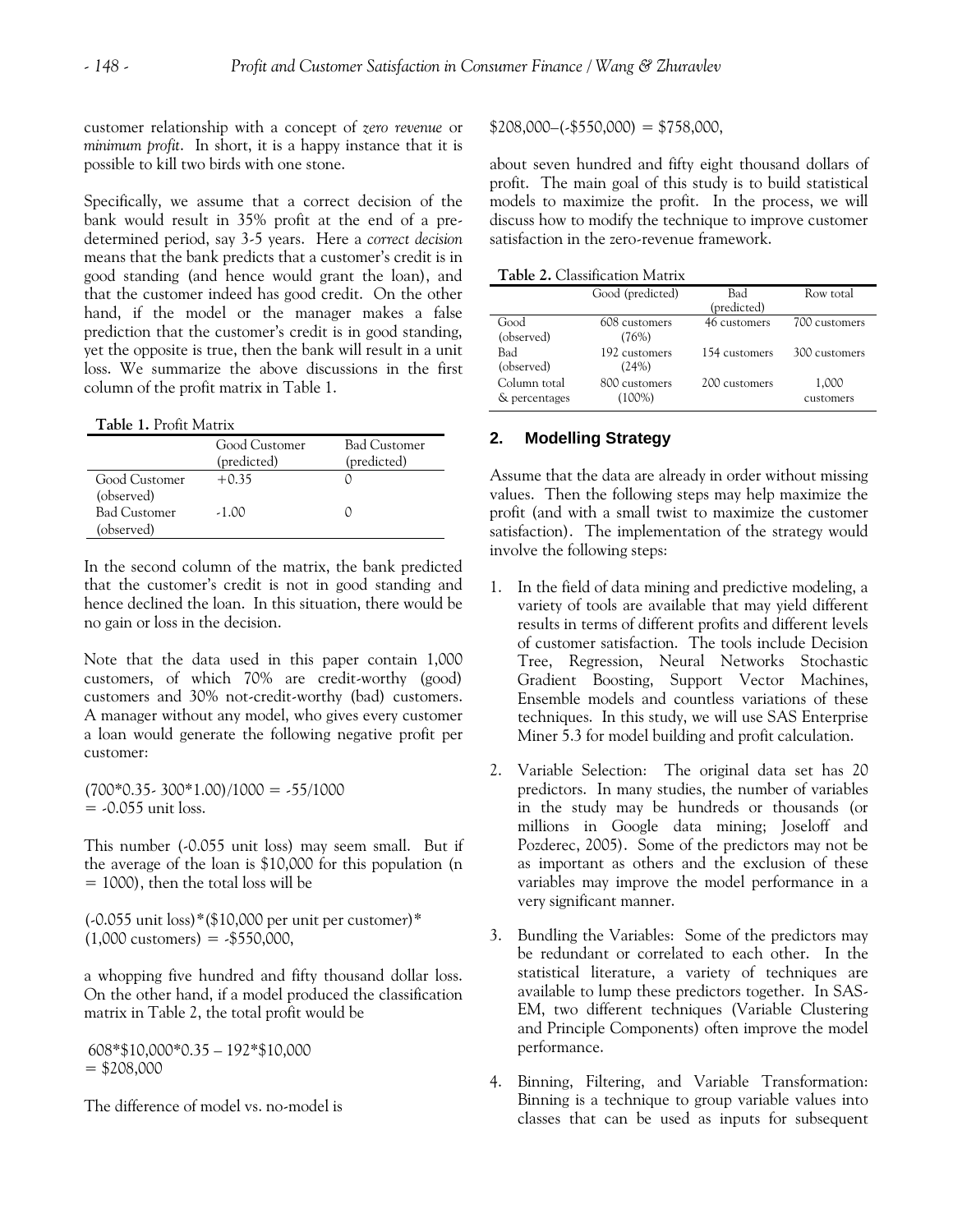model building. Sometimes certain observations are corrupted and should be filtered out to improve model performance. Furthermore, transformation of variables may improve the fit of the model to the data.

- 5. Isolated Events and Cluster Structures: The K-Nearest Neighbor algorithm usually cannot compete with models such as Neural Networks, Regression, or Decision Trees. But if there are isolated events in the data, then the algorithm may be the best to try. On the other hand, if there are cluster structures in the data, then RBF (radial basis function) Neural Networks may be the best.
- 6. Mega Models: Sometimes it is desirable to build a chain of models such as Consolidation Tree + Selection Tree + Consolidation Neural Network (or Consolidation Regression). This kind of mega model takes skill to build but sometimes the payoff can be rather rewarding.
- 7. Parameter Tuning: Given a specific data set, almost all data mining tools can be honed for better performance. A few years from now, someone may come up with a meta-algorithm in a super computing machine to incorporate all the strengths of the data mining models for the best outcomes under various criteria. But before that new era, parameter tuning of the models may be needed to improve results.
- 8. Change Nominal Predictors to Ordinal Variables: In this German credit data, many input variables are o*rdinal* in nature but are coded on *nominal* scales. With this kind of coding, Neural Network and Gradient Boosting may fail to run. Our remedy is to convert nominal predictors into ordinal variables and then treat the predictors as interval variables for higher profit.
- 9. Different Cutoff Values: Given the study population, the model will produce the probabilities of all customers with regard to their credit standing. If the probability of a specific customer is above the cutoff (a.k.a., threshold), then the customer will be placed in the category of good customers; otherwise the customer loan application will be denied. By the adjustment of different cutoff values, we may be able to increase the total profit. In our experience, this technique is one of the most important in the maximization of the profit.
- 10. Marginal Effects and Decision Rules of Complicated Models: Machine learning techniques such as Neural Network, Support Vector Machine, and Gradient

Boosting are often criticized for being black-box model in which it is "impossible to figure out how an individual input is affecting the predicted outcome" (Ayres, 2007, p. 143). This was true in the old days. But with modern computing power, given any Neural Network, one can plot its response surface and calculate the marginal effects (Wang and Liu, 2008). For Boosted Trees, one can also calculate Interaction Effects (Friedman and Popescu, 2005) and draw Partial Dependence Plots for the understanding and the interpretation of the model (Friedman, 2002). Furthermore, one can build a Decision Tree after a Neural Network (or other complicated model) to extract decision rules that can be very helpful for managers or other decision makers in real world applications.

In this study, we will focus on Steps 1, 8 and 9 to illustrate the key components of this technology. Other steps sometimes help and can be used as homework assignments in a data mining class. For budding data miners, it is a thrill when they discover that a specific technique indeed boost the model performance. It is worth trying.

# **3. Data**

The dataset used in this study comes from the Department of Statistics, University of Munich and is available at http://www.stat.uni-muenchen.de/service/ [datenarchiv/kredit/kredit\\_e.html.](http://www.stat.uni-muenchen.de/service/%20datenarchiv/kredit/kredit_e.html) The data contains 1000 cases, representing past borrowers, and 20 variables, representing different attributes of those borrowers. The attributes include financial, personal, and demographic information.

Each case also has a binary variable (Credibility) indicating whether the borrower was a good or poor customer. Credibility is either "Good" or "Bad," with 70% of the cases falling into the former category, and the other 30% into the latter. This value is determined by a variety of factors, including timeliness of repayment, amount over-drafted, and account turnover. The variables can be grouped as in Table 3.

Of the 20 variables, only Duration in Months, Amount of Credit in DM (Deutsche Mark), and Age are coded as interval variables. The other 17 are nominal. However, Balance of Current Account, Value of Savings or Stock, Duration of Current Employment, Installments in % of Available Income, Duration in Current Residence, and Number of Previous Credits at This Bank all lend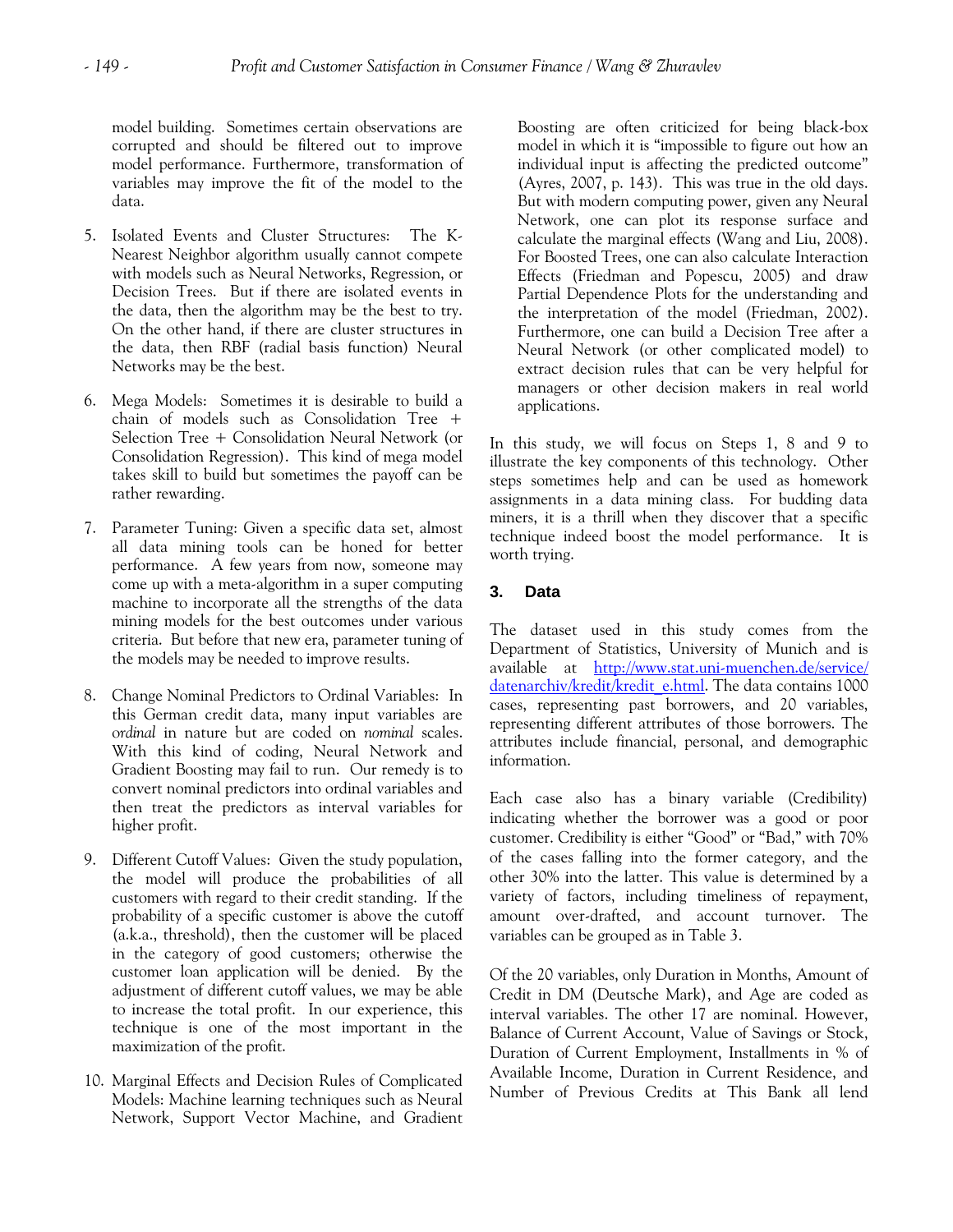themselves well to being assigned numerical values corresponding to the different nominal values.

| <b>Table .).</b> List of the Fiedictors |                                         |  |  |  |
|-----------------------------------------|-----------------------------------------|--|--|--|
| Category                                | Variables                               |  |  |  |
| 1. Personal                             | Marital Status,                         |  |  |  |
|                                         | Sex,                                    |  |  |  |
|                                         | Age,                                    |  |  |  |
|                                         | Number of Dependants                    |  |  |  |
| 2. Assets                               | Balance of Current Account,             |  |  |  |
|                                         | Amount of Credit in DM (Deutsche        |  |  |  |
|                                         | Mark),                                  |  |  |  |
|                                         | Value of Savings or Stock,              |  |  |  |
|                                         | Most Valuable Available Asset           |  |  |  |
| 3. Repayment History                    | Duration in Months,                     |  |  |  |
|                                         | Payment of Previous Credit,             |  |  |  |
|                                         | Number of Previous Credits at This Bank |  |  |  |
| 4. Leverage                             | Purpose of Credit,                      |  |  |  |
|                                         | Installments in % of Available Income,  |  |  |  |
|                                         | Further Debtors/Guarantors,             |  |  |  |
|                                         | <b>Further Running Credits</b>          |  |  |  |
| 5. Employment                           | Duration of Current Employment,         |  |  |  |
|                                         | Occupation,                             |  |  |  |
|                                         | Foreign Worker                          |  |  |  |
| 6. Household                            | Duration in Current Residence.          |  |  |  |
|                                         | Type of Apartment,                      |  |  |  |
|                                         | Telephone                               |  |  |  |

**Table 3.** List of the Predict

This study seeks to use these variables to discriminate between borrowers with Good Credibility and Bad Credibility. A model that could successfully discriminate between Good and Bad borrowers would help the bank in deciding to whom they can extend credit.

# **3. Methods**

Part-A. In this section we will first present the results using the original data and the following models: Decision Tree, Dmine Regression, and Support Vector Machine. Here Dmine Regression computes a forward stepwise least-squares regression including two-way interactions, binning, and group variables. This tool is similar to the technique used in Foster and Stine (2004). The tool often produces superior results, but sometimes the model is sensitive to outliers and sometimes over-fits the training data and hence needs caution in deployment.

Robust methods against outliers include Decision Trees and Support Vector Machines (SVM). Note that SVM is one of the most important tools in the machine learning community and indeed has many success stories in its applications. For example, in 2008, SVM scored the winning results of the KDD (Knowledge Discovery in Databases) Cup Data Mining competition [\(http://www.stern.nyu.edu/ioms/Perlich\\_ final-cup](http://www.stern.nyu.edu/ioms/Perlich_%20final-cup-kdd08.pdf)[kdd08.pdf,](http://www.stern.nyu.edu/ioms/Perlich_%20final-cup-kdd08.pdf) [http://www.kddcup2008.com/\)](http://www.kddcup2008.com/).

For other examples, Bastos and Wolfinger (2004) reported a 4% error rate by using SVM, as compared to a 27% error rate on the same set of data in a 2002 paper in *The New England Journal of Medicine*. Yu (2005) used SVM and achieved a 2% error rate in a case study on cloud detection, as compared to a 53% error rate by expert labels. Adnan and Bastos (2005) reported substantial advantages of SVM over regression and neural networks. Furthermore, Adnan used SVM to achieve a stunning 99.6% accuracy in the 2004 UCSD data mining competition.

Our SAS-EM modeling process is displayed in Figure 1:



**Figure 1.** SAS-EM process flow

In the process flow in Figure 1, we use the 40%-30%-30% split for the partition of the original data into Training, Validation, and Test (Hold-out) data sets. We then build and compare the three models (Regression, Tree, and SVM) on their profits. The entire process is selfexplanatory and indeed rather straightforward  $\sim$  with this exception: in the first Data Source node, we need to enter *weight values* for the decision (Figure 2):

| <b>DEL Decision Processing - CREDIT_SCORING</b> |                             |                                        |     |                       |  |                         |  |
|-------------------------------------------------|-----------------------------|----------------------------------------|-----|-----------------------|--|-------------------------|--|
| <b>Targets</b>                                  |                             | <b>Prior Probabilities</b>             |     | <b>Decisions</b>      |  | <b>Decision Weights</b> |  |
|                                                 | Select a decision function: |                                        |     |                       |  |                         |  |
| <b>O</b> Maximize                               |                             |                                        |     |                       |  | <b>Minimize</b>         |  |
|                                                 |                             | Enter weight values for the decisions. |     |                       |  |                         |  |
| Level                                           |                             | DECISION1                              |     | DECISION <sub>2</sub> |  |                         |  |
| GOOD                                            |                             | 0.35                                   | 0.0 |                       |  |                         |  |
| <b>BAD</b>                                      |                             | I-1.0                                  | 0.0 |                       |  |                         |  |
|                                                 |                             |                                        |     |                       |  |                         |  |

**Figure 2.** Decision matrix

This process yields the Cumulative Mean Profits of Regression, Dmine Regression, and Decision Tree, displayed in Figures 3, 4 and 5 respectively. The charts indicate that Dmine Regression is consistently better than Regression and that at a 30%-cutoff, Decision Tree is the least desirable model. For Regression, the chart says that if the bank manager uses the model to grant the loans to the top 30% of the customers, then within this group, the average profit would be 0.263 units.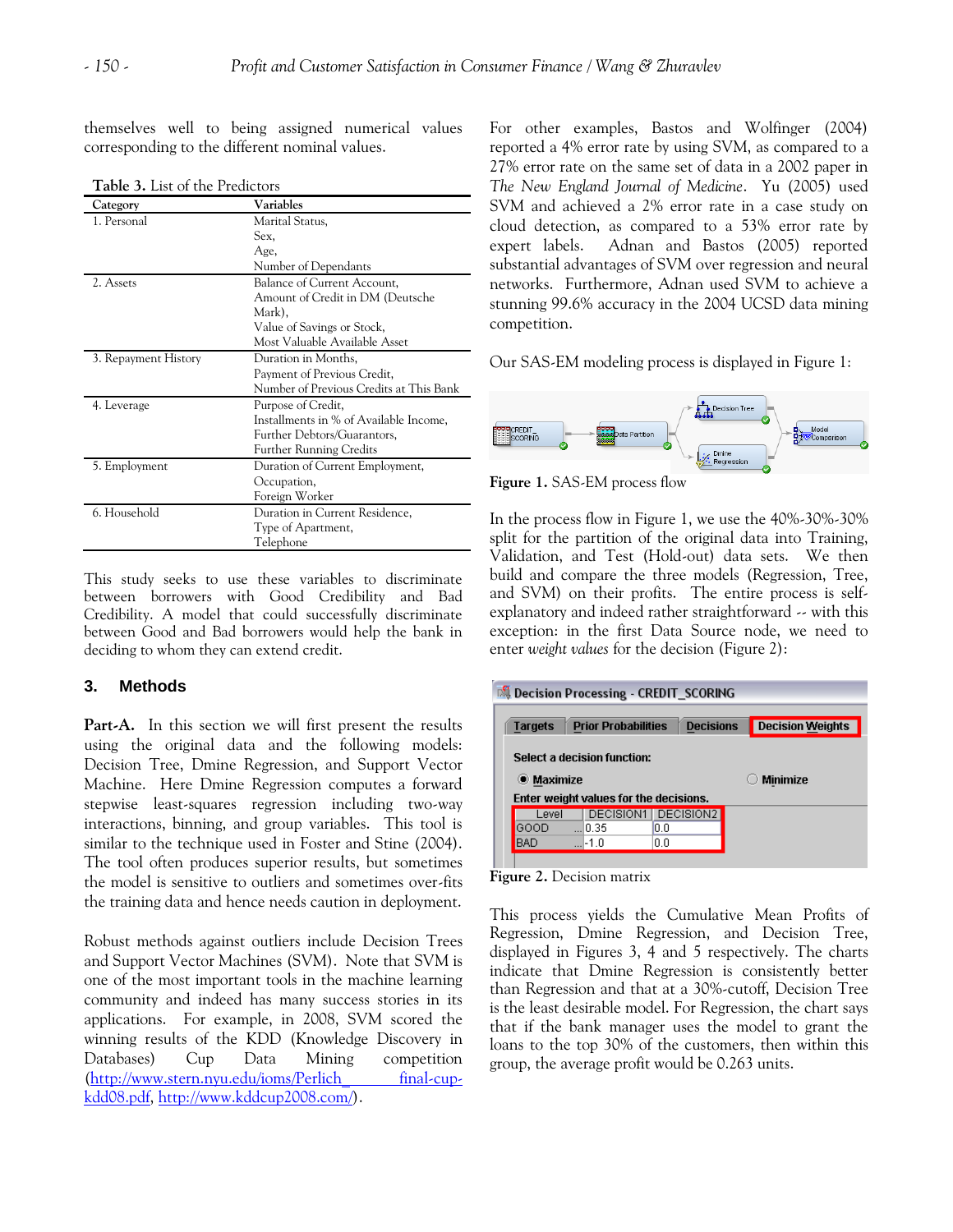

**Figure 3.** Cumulative mean profits of Regression Model



**Figure 4.** Cumulative mean profits of Dmine Regression



**Figure 5.** Cumulative mean profits of Decision Tree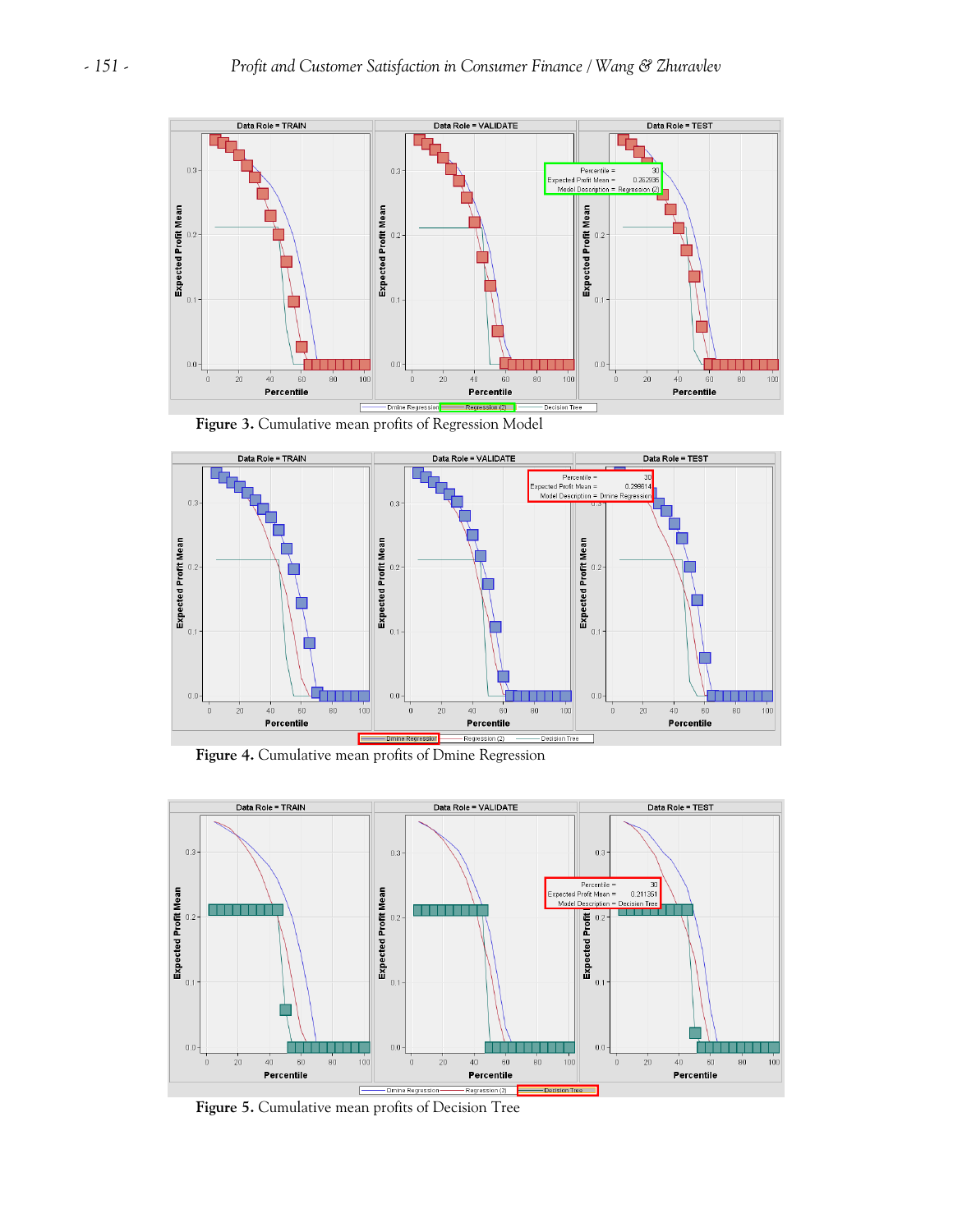| <b>Maximum</b> |        | 25%     | 30%     | 35%      | 40%       | 45%         | 50%       | 55%     |
|----------------|--------|---------|---------|----------|-----------|-------------|-----------|---------|
| Mean           | Reg    | 0.29423 | 0.26294 | 0.24011  | 0.21072   | 0.17647     | 0.13597   | 0.05850 |
| Profit         | Dm Reg | 0.31544 | 0.29962 | 0.28761  | 0.26818   | 0.24500     | 0.20178   | 0.14912 |
|                | Tree   | 0.21135 | 0.21135 | 0.21135  | 0.21135   | 0.21135     | 0.021767  |         |
| Total          | Reg    | 735,575 | 788,820 | 840,385  | \$842,880 | 794,115     | 679,850   | 321,750 |
| Profit         | Dm Reg | 788,600 | 898,860 | .006.635 | 1.072.720 | \$1,102,500 | 1,008,900 | 820,160 |
|                | Tree   | 528,375 | 634,050 | 739,725  | 845,400   | \$951,075   | 108,835   |         |

**Table 4.** Mean Profit and Total Profit

Assume that there are 1,000 customers with an average loan application of \$10,000, then the total profit would be  $1000*0.3*0.26294*10,000 = 1788,820$ .

In contrast, the mean profit of the Decision tree at the 30th-percentile is 0.211351, which is equivalent to a total profit of  $1000*0.3*0.211351*10,000 = $634,053$ , a lot less than that of Regression. However, there are surprises when the story unfolds. Table 4 summarizes the Cumulative Profit for the above three models (the maximum profit for each model is high-lighed in red).

## **Discussion:**

(a) Examining Table 4, it follows that the Total Profit

=(number of customers)\*(% of selected customers)\*(mean profit)\*(average loan amount)

 $=1,000*(\% \text{ of selected customers})*(\text{mean profit})*\$10,000$ .

So if the concern of the bank manager is maximum profit, then he or she should use Dmine Regression to select the top 45% of the customers.

(b) Note that the original population has 70% of customers with good credit standing. But Dmine Regression would select only 45% of customers. So it is questionable whether the use of the Dmine Regression is a good business practice. From a customer-relationship view point, a cutoff at 60% or 70% may be more desirable. As a matter of fact, in certain industries (airlines, for example), a higher cutoff with zero profit may be preferable in terms of customer retention. In the next Section, we will try other models to see whether a high profit with high cutoff is possible.

#### **Part-B. Neural Networks and recoding of the data.**

Categorical predictors often pose problem for parametric models such as neural network, where each categorical level must be coded by an indicator variable and the result would be a huge amount of parameters beyond the capacity of the model. Sometimes a technique of using a Consolidation Tree may be able to group categorical input levels and create new, useful predictors for neural network in the later part of the process flow. On the other hand, if the categorical variables are intrinsically *ordinal*, then a re-coding of the inputs may improve the profit. In this case study, the following predictors are categorical (see Table 5).

**Table 5.** Nominal Predictors with Multiple Categories

| Predictor                               | Categories |
|-----------------------------------------|------------|
| Purpose of credit                       | 11 levels  |
| Amount of credit                        | 10 levels  |
| Duration in months                      | 10 levels  |
| Age in years                            | 5 levels   |
| Payment of previous credits             | 5 levels   |
| Value of savings or stocks              | 5 levels   |
| Has been employed by current employer   | 5 levels   |
| Installment in % of available income    | 4 levels   |
| Living in current household             | 4 levels   |
| Most valuable available assets          | 4 levels   |
| Balance of current account              | 4 levels   |
| Number of previous credits at this bank | 4 levels   |
| Occupation                              | 4 levels   |
| Further running credits                 | 3 levels   |

For example, one of the inputs has five different categories and is called "Payment of previous credits." In our judgment, it may be better to code the five different categories in either of the following manners (see Table 6).

**Table 6.** Predictor: "Payment of previous credits"

| Categorical level                                                                     | Ordinal<br>level<br>$\text{(option 1)}$ | Ordinal<br>level<br>$($ option 2 $)$ |
|---------------------------------------------------------------------------------------|-----------------------------------------|--------------------------------------|
| no previous credits / paid back all previous<br>credits                               |                                         |                                      |
| paid back previous credits at this bank                                               |                                         | 2                                    |
| no problems with current credits at this<br>hank                                      |                                         | 2                                    |
| hesitant payment of previous credits                                                  |                                         |                                      |
| problematic running account / there are<br>further credits running but at other banks |                                         |                                      |

In Option 1 in Table 6, the five categories are coded with five different numbers, while in Option 2, certain categories are lumped together. In the subsequent analysis, we will use Option 1, while readers are urged to use their own judgment to code the variables in sensible ways to achieve higher profit. The re-coding of the 14 predictors in the previous Table takes effort and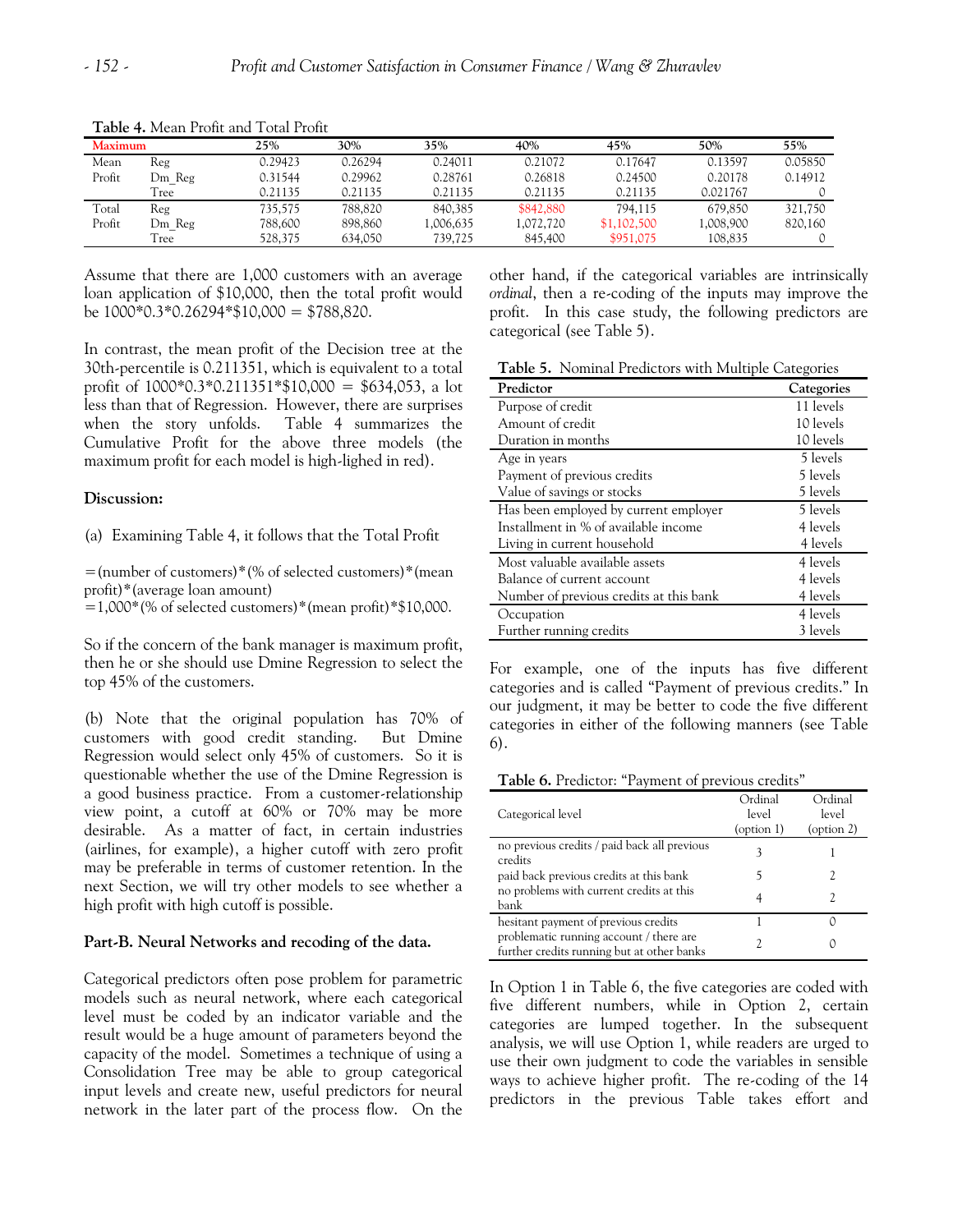

**Figure 6.** SAS-EM process flow

was accomplished by a SAS-EM **Replacement node**; details are included in the Appendix. After all this hard work, both the Neural Network and the Gradient Boosting will run smoothly. The process flow is as in Figure 6.

In the process flow in Figure 6, the Cutoff node uses resolution at 1%-increment (as compared to the 5% increment in the Model Comparison node). In the following model comparison, we will skip Dmine Regression for some technical reasons. In one case, we used a min-max transformation and a mixture of ordinal and nominal scales and produced the following results (the coding method is included in the Appendix).



**Figure 7.** Neural Network: Total Profit vs. cutoff probability

The graph shows that for the Neural Network model, the Total Profit reaches its maximum at a cutoff value near 86%. Similar calculations are summarized in Table 7. Table 7 indicates that the Neural Network model produced the best profit, while SVM selected the highest number of customers. In another case, we abandoned the min-max transformation but converted almost all nominal variables into ordinal scale. Some results are given in Table 8 (the coding method is included in the Appendix).

**Table 7.** A Comparison of Three Models with Min-Max Transformation

| <b>Maximum</b> | <b>Total Profit</b> | Threshold<br>Probability | $%$ of<br>Selected<br>Customers |
|----------------|---------------------|--------------------------|---------------------------------|
| ΝN             | \$1,096,667         | 0.86                     | 0.40                            |
| Gini Tree      | \$488,333           | 0.89                     | 0.49                            |
| SVM            | \$921,667           | 0.55                     | 0.62                            |

**Table 8.** A Comparison of Two Models without Min-Max Transformation

| <b>Maximum</b> | <b>Total Profit</b> | Threshold<br>Probability | $%$ of<br>Selected<br><b>Customers</b> |
|----------------|---------------------|--------------------------|----------------------------------------|
| Boosting       | \$883,333.33        | 0.84                     | 0.41                                   |
| NΝ             | \$935,000.00        | 0.76                     | 0.64                                   |

In both cases, Neural Networks appeared to outperform other models. However, it is important to remember that the models will be applied to future data, subject to fluctuation. Consequently it may not be beneficial to blindly chase the model that produces the best profit. Consider the situation in Table 9.

**Table 9.** Are the Differences Statistically Different?

|                |                     |             | % of             |
|----------------|---------------------|-------------|------------------|
| <b>Maximum</b> | <b>Total Profit</b> | Threshold   | Selected         |
|                |                     | Probability | <b>Customers</b> |
| $NN-1$         | \$1,096,667         | 0.86        | 0.40             |
| $NN-2$         | \$935,000.00        | 0.76        | 0.64             |
| Statistically  |                     |             |                  |
| Significant?   | Nο                  |             | Yes              |

We conclude from Table 9 that the difference in the first column may be due to chance fluctuation, while that in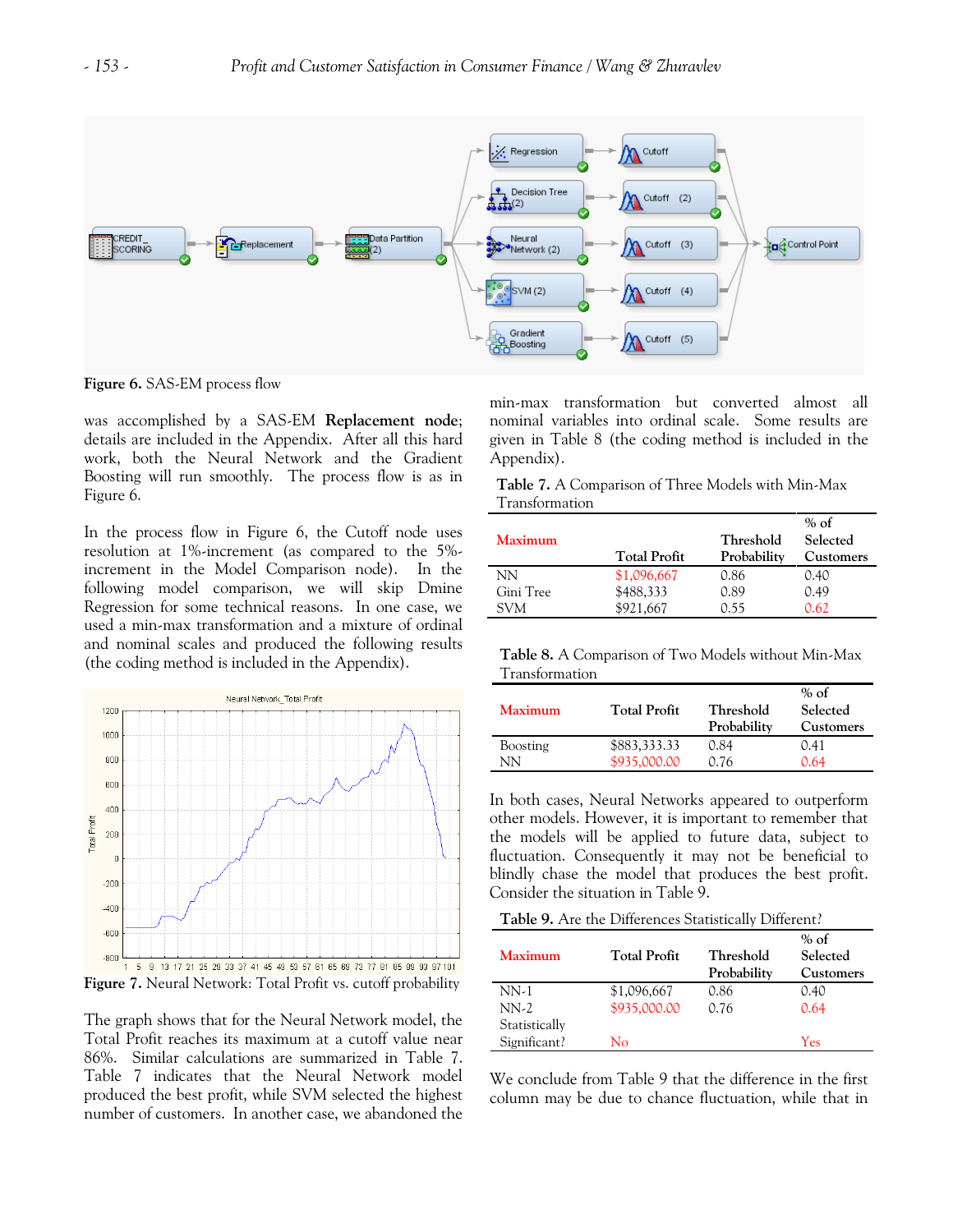the third column is not. NN-2 should then be the best model. We explore this issue in the next section.

## **Part-C. Investigation of the variability of Total Profit and the % of Selected Customers.**

It is a common belief that Neural Networks and other complicated models cannot generate confidence interval of the estimated value (see, e.g., Ayres, 2007, p. 143- 144). This was true in the old days. Recall that we used the 40%-30%-30% split for the partition of the original data into Training, Validation, and Test (hold-out) data sets. The process required a random number generator with a specific seed. A change of the seed would change the holdout data and give different values of the Total Profit and the % of Selected Customers. By repeating this process, we should be able to estimate the variations of these two quantities (Total Profit and the % of Selected Customers). Table 10 shows the Total Profits of five different models in twelve runs; here SE = Standard Error which is  $SD/sqrt(K)$ ,  $K=12$ .

**Table 10.** Total Profits in 12 Runs for Each of Four Models

| Run       | $NN-1$                                                               | $NN-2$         | <b>Regression</b> | <b>SVM</b>     |  |  |
|-----------|----------------------------------------------------------------------|----------------|-------------------|----------------|--|--|
| 1         | \$1,006,622.52                                                       | \$966,887.42   | \$823,333.33      | \$1,033,112.58 |  |  |
| 2         | \$945,182.72                                                         | \$885,382.06   | \$903,973.51      | \$1,008,305.65 |  |  |
| 3         | \$1,197,019.87                                                       | \$1,119,205.30 | \$980,066.45      | \$1,089,403.97 |  |  |
| 4         | \$852,649.01                                                         | \$746,688.74   | \$783,333.33      | \$854,304.64   |  |  |
| 5         | \$745,847.18                                                         | \$684,385.38   | \$733,443.71      | \$674,418.60   |  |  |
| 6         | \$1,053,333.33                                                       | \$833,333.33   | \$825,581.40      | \$983,333.33   |  |  |
| 7         | \$1,108,333.33                                                       | \$490,033.22   | \$831,125.83      | \$759,136.21   |  |  |
| 8         | \$850,993.38                                                         | \$780,000.00   | \$704,318.94      | \$915,000.00   |  |  |
| 9         | \$890,365.45                                                         | \$729,235.88   | \$935,430.46      | \$875,415.28   |  |  |
| 10        | \$778,145.70                                                         | \$923,841.06   | \$764,900.66      | \$923,841.06   |  |  |
| 11        | \$923,588.04                                                         | \$1,029,900.33 | \$887,417.22      | \$865,448.50   |  |  |
| 12        | \$870,860.93                                                         | \$889,072.85   | \$978,333.33      | \$789,735.10   |  |  |
| Mean      | \$935,245.12                                                         | \$839,830.46   | \$845,938.18      | \$897,621.24   |  |  |
| Ranking   |                                                                      | 4              | 3                 | 2              |  |  |
| <b>SD</b> | \$134,296.67                                                         | \$168,665.24   | \$91,928.13       | \$120,516.72   |  |  |
| SE        | \$38,768.11                                                          | \$48,689.46    | \$26,537.37       | \$34,790.18    |  |  |
| t-test    | $t = 1.90$ (NN-1 vs. Regression), df = 19.45, one-tailed P =<br>.036 |                |                   |                |  |  |
| F-test    | F-ratio = 2.13, one-tailed $P = .11$ , not significant               |                |                   |                |  |  |

Table 10 indicates that SVM is a strong model, but NN-1 is the best. The statistical tests focus on NN-1 and the standard logistic regression. Our feeling is that NN-1 would have more variability in successive runs than Regression, but the F-test fails to register the difference (probably due to the small sample size of 12). A t-test with Satterthwaite approximation (assuming different variances) has degrees of freedom of 19.45 and a onesided P value of .036. A standard t-test (assuming equal variances) has degrees of freedom of 22 and a one-sided P value of .035. Figure 8 displays the Total Profits in 12 runs for NN-1 and Regression models.

In other words, if we imagine a big bank with 12 branches, then NN-1 would outperform Regression by  $($935,245.12 \cdot $845,938.18)*12 = $1,071,683.28,$  more than one million dollars for the bank. In Table 11, we compare the percent of Selected Customers for various models. The objective is to find a model that is high in customer satisfaction. For each model at each run, the number is selected at cutoff that produced the highest profit. In certain applications (e.g., airline industry) where long-term customer satisfaction is more important than short-term profit, then the cutoff should be selected when the profit is zero or slightly above zero. The technique is the same (but the binary target must contain satisfaction and dissatisfaction).



runs

**Table 11.** Percent of Selected Customers for Four Models

| Run       | NN-1                                                   | NN-2                                                        | Reg    | SVM    |  |  |  |  |
|-----------|--------------------------------------------------------|-------------------------------------------------------------|--------|--------|--|--|--|--|
| 1         | 45.36%                                                 | 40.40%                                                      | 55.67% | 48.68% |  |  |  |  |
| 2         | 38.54%                                                 | 53.49%                                                      | 34.77% | 53.16% |  |  |  |  |
| 3         | 63.58%                                                 | 63.91%                                                      | 48.51% | 49.01% |  |  |  |  |
| 4         | 65.23%                                                 | 43.05%                                                      | 50.67% | 39.74% |  |  |  |  |
| 5         | 40.53%                                                 | 54.15%                                                      | 50.33% | 64.12% |  |  |  |  |
| 6         | 50.67%                                                 | 45.67%                                                      | 59.47% | 48.67% |  |  |  |  |
| 7         | 40.67%                                                 | 69.10%                                                      | 48.01% | 42.19% |  |  |  |  |
| 8         | 37.09%                                                 | 57.00%                                                      | 52.16% | 57.00% |  |  |  |  |
| 9         | 48.50%                                                 | 45.18%                                                      | 59.93% | 45.51% |  |  |  |  |
| 10        | 41.39%                                                 | 50.66%                                                      | 57.62% | 50.66% |  |  |  |  |
| 11        | 39.20%                                                 | 43.52%                                                      | 57.29% | 46.51% |  |  |  |  |
| 12        | 44.04%                                                 | 49.67%                                                      | 53.67% | 59.60% |  |  |  |  |
| Mean      | 46.23%                                                 | 51.32%                                                      | 52.34% | 50.40% |  |  |  |  |
| Ranking   |                                                        | 2                                                           |        | 3      |  |  |  |  |
| <b>SD</b> | 9.40%                                                  | 8.74%                                                       | 6.89%  | 7.08%  |  |  |  |  |
| SE        | 2.71%                                                  | 2.52%                                                       | 1.99%  | 2.05%  |  |  |  |  |
| t-test    |                                                        | t = -1.82 (NN-1 vs. Reg), df = 20.18, one-tailed $P = .042$ |        |        |  |  |  |  |
| F-test    | $F$ -ratio = 1.86, one-tailed P = .16, not significant |                                                             |        |        |  |  |  |  |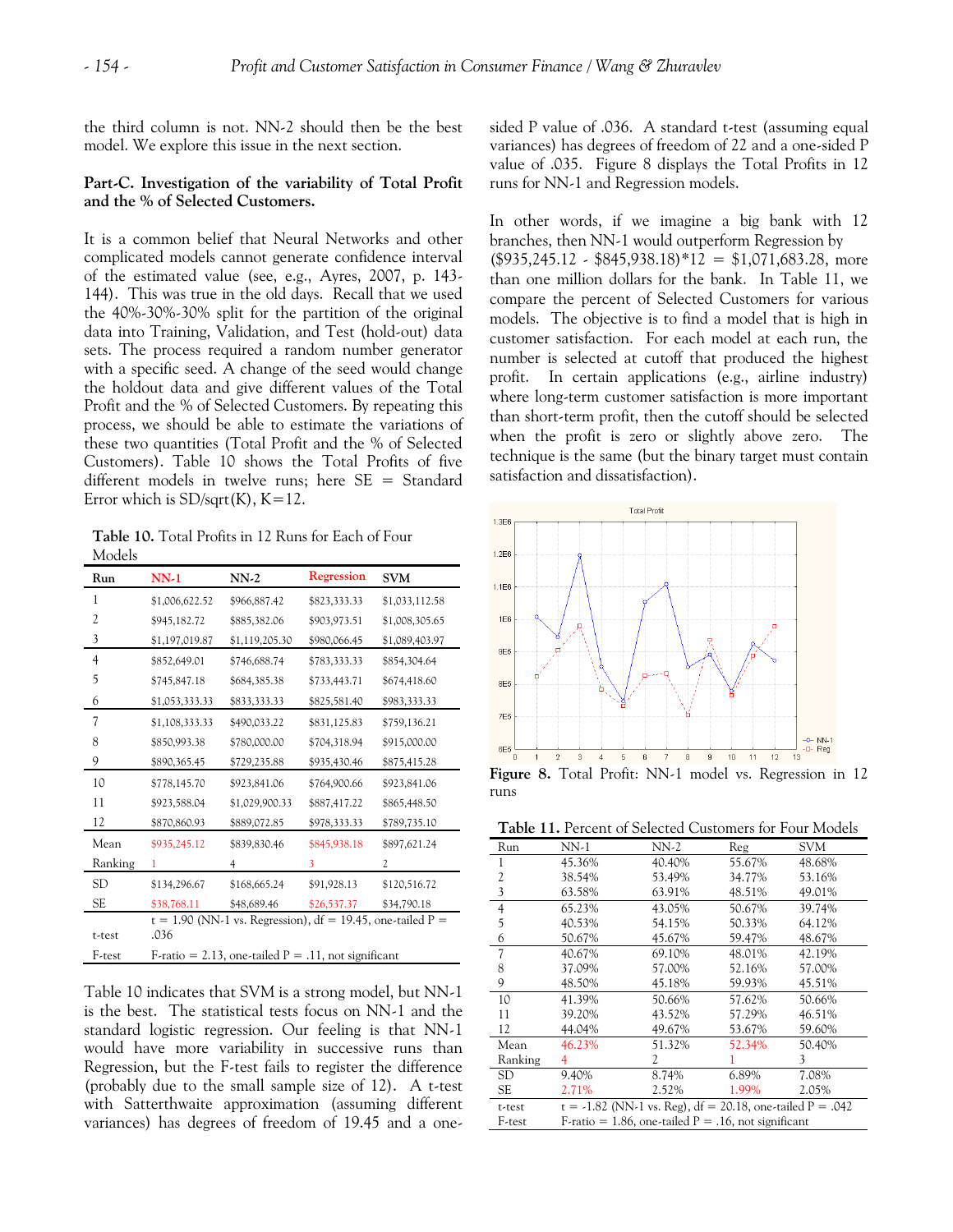The t-test of the equality of means in Table 11 shows that Regression may be better in terms of picking up more customers and hence may be more profitable than NN-1 in the long term. However, the actual difference (52.34%-46.23%) is not substantial, so NN-1 would be the best choice in terms of its superior Total Profit. Finally, in theory, SVM may be the most robust, but more experiments need to be done.

## **4. Concluding Remarks**

This study investigates a set of bank data from a cost/profit perspective. Our analysis indicates the following: (1) the re-coding of nominal variables in ordinal scale improves the Total Profit, (2) linear transformations of interval variables into the range of [0, 1] improve the performances of Neural Networks and Support Vector Machines, and (3) adjustment of threshold probability boosts the Total Profit.

In the comparisons of the models, we focus on the holdout data to avoid potential problems of model over-fitting on the training and validation datasets. Given a specific model, we observed significant variations of Total Profits when we changed the seeds in the data partition step. To facilitate a fair comparison of different models, we use a re-sampling scheme that is similar to cross-validation and bootstrapping techniques in modern statistics. The comparison indicates that Neural Network model with suitable re-coding and transformation would be the most profitable of the models in this study.

#### **Appendix**

**1. SAS code for the resampling to evaluate the variability of the Total Profit and the %\_Population:** 

```
 data German_NN (Keep = Cutoff FP_CLASSIFS 
       TP_CLASSIFS_Pred_Pos_Pred_Neg
       Total_Profit Percent_Population 
       DataRole);
  Set sasuser.German NN Cutoff;
   Total_Profit=(1000/(Pred_Pos+Pred_Neg))*
   (10000)*(.35*TP_CLASSIFS-1*FP_CLASSIFS);
  Percent Population=
Pred_Pos/(Pred_Neg+Pred_Pos);
   If DataRole ne "TEST" then delete; 
   Run;
Proc sort;
 by descending Total Profit;
Run;
```
#### **2. The data re-coding method for NN-1 model:**

(a) Interval Variables that were transformed onto a range between 0 and 1:

**DURATION\_IN\_MONTHS**

#### **AMOUNT\_OF\_CREDIT\_IN\_DM AGE**

- (b) Binary Variables: **CREDITABILITY FOREIGN\_WORKER TELEPHONE NUMBER\_OF\_PERSONS\_ENTITLED\_TO\_MAINTENANCE**
- (c) Changing Nominal Variables into Ordinal Scales:

The conversion of Nominal variables to Ordinal scale requires a lot of subject-matter judgment and sometimes can be controversial. Readers of this article are urged to examine the conversion given in the figure in the Appendix and use his/her own numbers when deemed necessary. Different assignments of the numeric values may produce higher profits as a result.

| Variable                          | Level                                               |                            |                   |                           | <u> </u>                                                 |                     |
|-----------------------------------|-----------------------------------------------------|----------------------------|-------------------|---------------------------|----------------------------------------------------------|---------------------|
| }alance_of_current_account        | $>=200$ DM                                          | C                          |                   | $\left  \ldots \right $ . |                                                          | 4                   |
| }alance_of_current_account        | no running account                                  |                            | C  .              |                           |                                                          | 1                   |
| }alance_of_current_account        | no balance                                          |                            | C      .          |                           |                                                          | 2                   |
| alance_of_current_account         | $\leq$ 200 DM                                       | C                          |                   | Ţш.                       |                                                          | 3                   |
| alance of current account         | <b>LINKNOWN</b>                                     |                            | Č                 |                           |                                                          | <b>DEFAULT</b>      |
| .iving_in_current_household_for   | greater than 7 years                                | C                          |                   | $\left  \ldots \right $ . |                                                          | 4                   |
| .iving_in_current_household_for   | between 1 and 4 years                               | C                          |                   |                           | $\sim$                                                   | 2                   |
| .iving_in_current_household_for   | between 4 and 7 years                               |                            | $\mathbf C$       |                           | $\left  \ldots \right $                                  | 3                   |
|                                   |                                                     | m.                         | $\mathbf{C}$      |                           |                                                          | 1                   |
| .iving_in_current_household_for   | less than 1 year                                    |                            |                   |                           | $\mathbf{L}$ .                                           |                     |
| iving in current household for    | <b>UNKNOWN</b>                                      |                            | Ċ                 |                           |                                                          | DEFAULT             |
| urther_debtors_Guarantors         | none                                                |                            | $\circ$           | والمما                    |                                                          | 1                   |
| urther_debtors_Guarantors         | guarantor                                           | C                          |                   | $\left   \right $         |                                                          | $\overline{2}$      |
| urther_debtors_Guarantors         | co-applicant                                        |                            | $\mathbf C$       | Jan                       |                                                          | 3                   |
| urther_debtors_Guarantors         | <b>UNKNOWN</b>                                      | J.                         | Ċ                 |                           |                                                          | DEFAULT             |
| urther_running_credits            | no further running credits                          | $\mathbb{C}$               |                   | $\overline{\phantom{a}}$  |                                                          | 1                   |
| urther_running_credits            | at other banks                                      |                            | $\circ$           |                           | $\overline{\phantom{a}}$                                 | 3                   |
| urther_running_credits            | at department store or mail order house             |                            | С                 | $\vert  \vert.$           |                                                          | $\overline{2}$      |
| urther_running_credits`           | _UNKNOWN_                                           | k,                         | Ċ                 |                           |                                                          | DEFAULT             |
| las_been_employed_by_current_emp  | between 1 and 4 years                               | C                          |                   | $\left  \ldots \right $   |                                                          | 3                   |
| las_been_employed_by_current_emp  | greater than 7 years                                |                            | $\mathbb{C}$      |                           | $\left  \ldots \right $                                  | 5                   |
| las_been_employed_by_current_emp  | between 4 and 7 years                               | C                          |                   |                           | $\frac{1}{2}$                                            | 4                   |
| -las_been_employed_by_current_emp | less than 1 year                                    |                            | $\mathbb{C}$      |                           | .                                                        | $\overline{2}$      |
| -las_been_employed_by_current_emp | unemployed                                          |                            | C                 | $\vert  \vert.$           |                                                          | 1                   |
| las_been_employed_by_current_emp  | _UNKNOWN_                                           |                            | Ċ                 |                           |                                                          | <b>DEFAULT</b>      |
| nstallment_in____of_available_in  | less than 20                                        |                            | C I .             |                           |                                                          | 1                   |
| nstallment_in____of_available_in  | between 25 and 35                                   | C                          |                   |                           | $\vert \ldots \vert$ .                                   | 3                   |
| nstallment_in___of_available_in   | between 20 and 25                                   |                            | C      .          |                           |                                                          | 2                   |
| nstallment_in___of_available_in   | greater than 35                                     | C                          |                   |                           | $\left  \ldots \right $ .                                | 4                   |
| nstallment_in___of_available_in   | _UNKNOWN_                                           |                            | с                 |                           |                                                          | <b>DEFAULT</b>      |
| \umber_of_previous_credits_at_th  | one                                                 |                            | $\mathbb{R}$ C    |                           |                                                          | 1                   |
| \umber_of_previous_credits_at_th  | $2$ or $3$                                          |                            |                   |                           | $\left  \ldots \right $<br>$\mathbb{L}$ C $\mathbb{L}$ . | 2                   |
| \umber_of_previous_credits_at_th  | 4 or 5                                              |                            |                   |                           |                                                          | 3                   |
|                                   | 6 or more                                           |                            |                   |                           | C  .                                                     | 4                   |
| \umber_of_previous_credits_at_th  |                                                     |                            | $6$ C<br>C        |                           |                                                          | DEFAULT             |
| \umber_of_previous_credits_at_th  | UNKNOWN_                                            |                            |                   |                           |                                                          |                     |
| Occupation                        | skilled worker/skilled employee/minor civil s  C  . |                            |                   |                           |                                                          | 3<br>$\overline{2}$ |
| <b>Dccupation</b>                 | unskilled with permanant residence                  |                            | C  .              |                           |                                                          |                     |
| <b>Dccupation</b>                 | executive/self-employed/higher civil servant        |                            |                   |                           | C  .                                                     | 4                   |
| <b>Dccupation</b>                 | unemployed/unskilled with no permaant res  C        |                            |                   | Į.,                       |                                                          | 1                   |
| Occupation                        | UNKNOWN                                             |                            | . C               |                           |                                                          | DEFAULT             |
| ayment_of_previous_credits        | no previous credits or paid back                    |                            | C      .          |                           |                                                          | 3                   |
| ayment_of_previous_credits        | paid back previous credits at this bank             |                            |                   |                           | C  .                                                     | 5                   |
| ayment_of_previous_credits        | no problems with current credits at this bank       |                            | $\Box$ C $\Box$ . |                           |                                                          | 4                   |
| ayment_of_previous_credits        | problematic running accounts                        |                            | C                 |                           | 1.11                                                     | 1                   |
| ayment_of_previous_credits        | hesistant payment of previous credits               |                            | C  .              |                           |                                                          | 2                   |
| ayment_of_previous_credits^       | _UNKNOWN_                                           |                            | C                 |                           |                                                          | DEFAULT             |
| iost_valuable_available_assets    | savings contract with a building society/Life   C   |                            |                   |                           | $\vert \ldots \vert$ .                                   | 3                   |
| ilost_valuable_available_assets   | no assets                                           |                            | C      .          |                           |                                                          | 1                   |
| /lost_valuable_available_assets   | canother                                            |                            | C      .          |                           |                                                          | 2                   |
| fost_valuable_available_assets    | ownership of house or land                          |                            | C  .              |                           |                                                          | 4                   |
| fost valuable available assets    | <b>UNKNOWN</b>                                      |                            | $\circ$           |                           |                                                          | DEFAULT             |
| ype of apartment                  | rented                                              | C      .                   |                   |                           |                                                          | 1                   |
| ype_of_apartment                  | free apartment                                      |                            | C f .             |                           |                                                          | 2                   |
| ype_of_apartment                  | owner                                               | $\mathbb{R}$ C             |                   | <u> </u>  .               |                                                          | 3                   |
| ype_of_apartment                  | UNKNOWN                                             |                            | C                 |                           |                                                          | DEFAULT             |
| alue_of_savings_or_stocks         | no savings                                          | $\mathcal{L}$              |                   |                           | .                                                        | $\overline{1}$      |
| alue_of_savings_or_stocks         | greater than 1000 DM                                | $\overline{\phantom{a}}$ C |                   | $\left  \ldots \right $   |                                                          | 5                   |
| alue_of_savings_or_stocks         | less than 100 DM                                    | $$ C $ $ $ $ .             |                   |                           |                                                          | $\overline{2}$      |
| 'alue_of_savings_or_stocks        | between 100 and 500 DM                              |                            | C    .            |                           |                                                          | 3                   |
| 'alue_of_savings_or_stocks        | between 500 and 1000 DM                             | $\mathbb{C}$               |                   |                           | $\cdots$                                                 | 4                   |
| alue of savings or stocks.        | <b>UNKNOWN</b>                                      |                            | $\mathsf{C}$      |                           |                                                          | <b>DEFAULT</b>      |